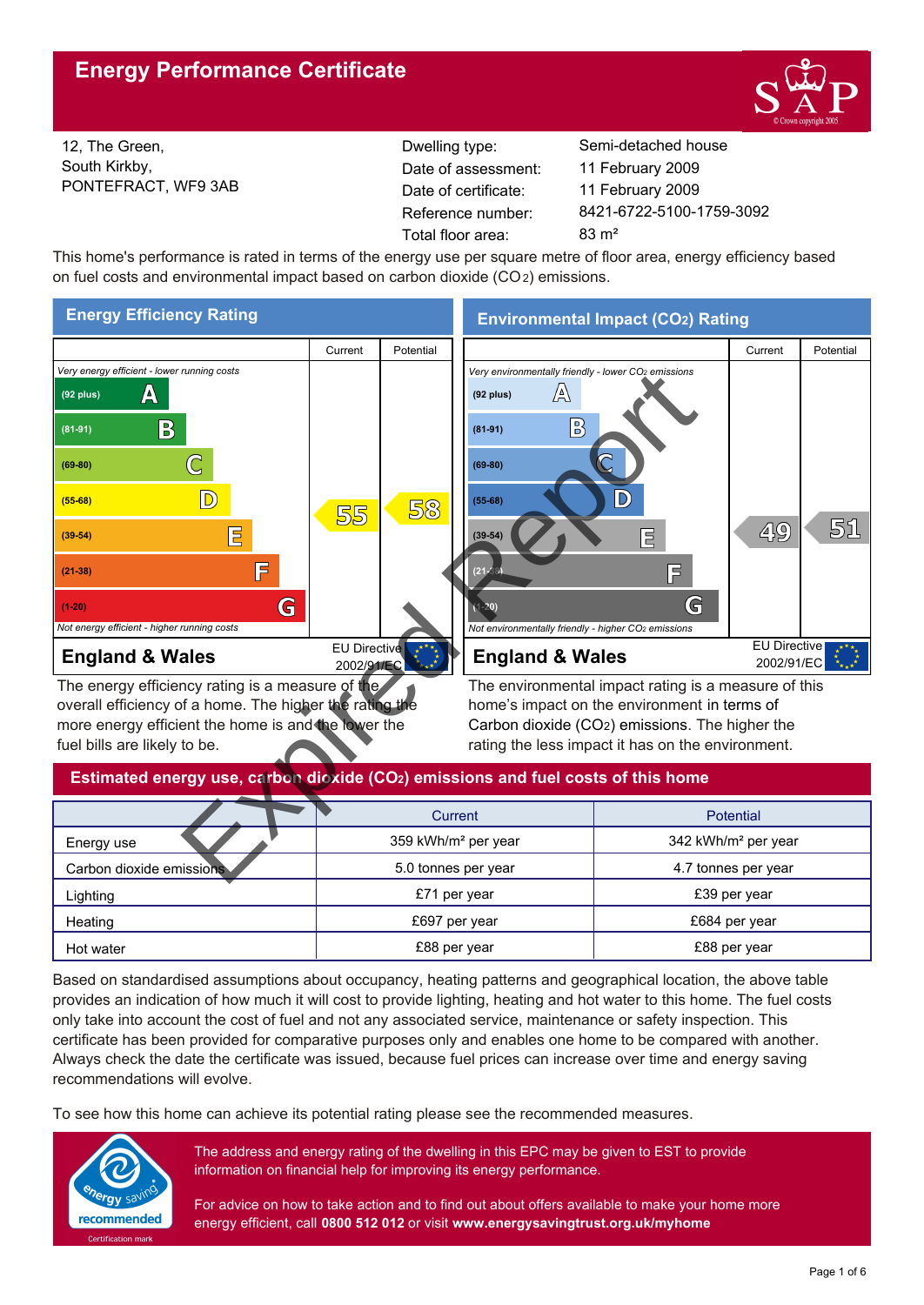#### **About this document**

The Energy Performance Certificate for this dwelling was produced following an energy assessment undertaken by a qualified assessor, accredited by Elmhurst Energy Systems Ltd, to a scheme authorised by the Government. This certificate was produced using the RdSAP 2005 assessment methodology and has been produced under the Energy Performance of Buildings (Certificates and Inspections) (England and Wales) Regulations 2007 as amended. A copy of the certificate has been lodged on a national register.

| Assessor's accreditation number: | EES/005687                                                      |
|----------------------------------|-----------------------------------------------------------------|
| Assessor's name:                 | Mr. Stephen Clowes                                              |
| Company name/trading name:       | Stephen John Clowes                                             |
| Address:                         | 8 Tarn Hows Walk, Ackworth, West Yorkshire, Pontefract, WF7 7QS |
| Phone number:                    | 07501336830                                                     |

Fax number: E-mail address: Related party disclosure:

stephen.clowes2@btinternet.com



#### **If you have a complaint or wish to confirm that the certificate is genuine**

Details of the assessor and the relevant accreditation scheme are as above. You can get contact details of the accreditation scheme from their website at www.elmhurstenergy.co.uk together with details of their procedures for confirming authenticity of a certificate and for making a complaint.

## **About the building's performance ratings**

The ratings on the certificate provide a measure of the building's overall energy efficiency and its environmental impact, calculated in accordance with a national methodology that takes into account factors such as insulation, heating and hot water systems, ventilation and fuels used. The average Energy Efficiency Rating for a dwelling in England and Wales is band E (rating 46).

Not all buildings are used in the same way, so energy ratings use 'standard occupancy' assumptions which may be different from the specific way you use your home. Different methods of calculation are used for homes and for other buildings. Details can be found at www.communities.gov.uk/epbd.

Buildings that are more energy efficient use less energy, save money and help protect the environment. A building with a rating of 100 would cost almost nothing to heat and light and would cause almost no carbon emissions. The potential ratings on the certificate describe how close this building could get to 100 if all the cost effective recommended improvements were implemented. stephen.clowes2@btinternet.com<br>
stephen.clowes2@btinternet.com<br>
stephen.clowes2@btinternet.com<br>
stephen.clowes2@btinternet.com<br>
stephen.com<br>
stephen.com<br>
stephen.com<br>
stephen.com<br>
stephen.com<br>
stephen.com<br>
for a certificat

## **About the impact of buildings on the environment**

One of the biggest contributors to global warming is carbon dioxide. The way we use energy in buildings causes emissions of carbon. The energy we use for heating, lighting and power in homes produces over a quarter of the UK's carbon dioxide emissions and other buildings produce a further one-sixth.

The average household causes about 6 tonnes of carbon dioxide every year. Adopting the recommendations in this report can reduce emissions and protect the environment. You could reduce emissions even more by switching to renewable energy sources. In addition there are many simple everyday measures that will save money, improve comfort and reduce the impact on the environment. Some examples are given at the end of this report.

#### **Visit the Government's website at www.communities.gov.uk/epbd to:**

- Find how to confirm the authenticity of an energy performance certificate
- Find how to make a complaint about a certificate or the assessor who produced it •
- Learn more about the national register where this certificate has been lodged •
- Learn more about energy efficiency and reducing energy consumption •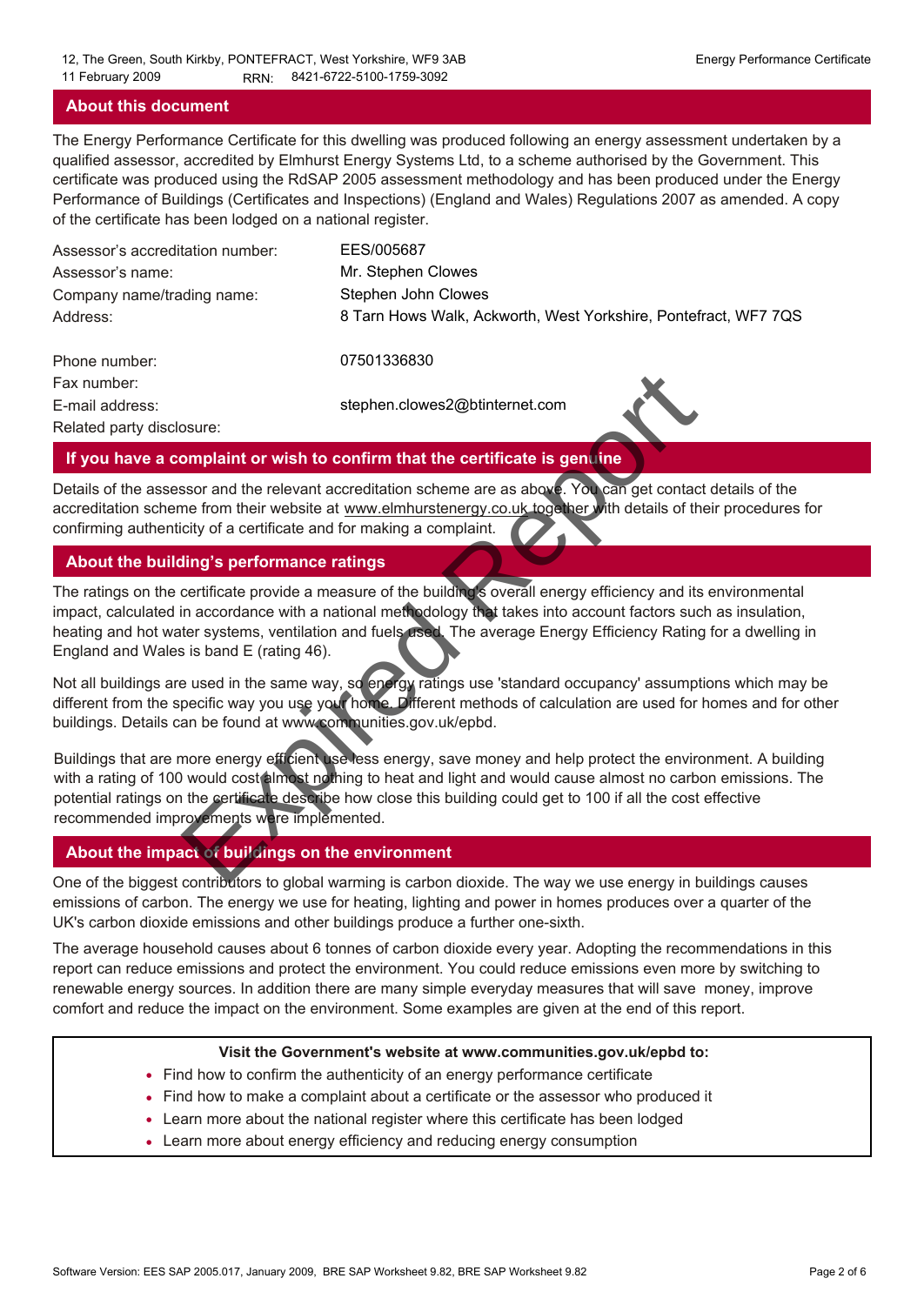# Recommended measures to improve this home's energy performance

12, The Green, South Kirkby, PONTEFRACT, WF9 3AB Date of certificate:

Reference number: 8421-6722-5100-1759-3092 11 February 2009

## **Summary of this home's energy performance related features**

The following is an assessment of the key individual elements that have an impact on this home's performance rating. Each element is assessed against the following scale: Very poor / Poor / Average / Good / Very good.

| Elements                         | Description                                                                                    | Current performance      |                        |  |
|----------------------------------|------------------------------------------------------------------------------------------------|--------------------------|------------------------|--|
|                                  |                                                                                                | <b>Energy Efficiency</b> | Environmental          |  |
| Walls                            | Sandstone, as built, no insulation (assumed)<br>Solid brick, as built, no insulation (assumed) | Very poor<br>Very poor   | Very poor<br>Very poor |  |
| Roof                             | Pitched, 100 mm loft insulation<br>Pitched, 50 mm loft insulation                              | Average<br>Poor          | Average<br>Poor        |  |
| Floor                            | Solid, no insulation (assumed)                                                                 |                          |                        |  |
| Windows                          | Partial double glazing                                                                         | Poor                     | Poor                   |  |
| Main heating                     | Boiler and radiators, mains gas                                                                | Very good                | Very good              |  |
| Main heating controls            | Programmer and room thermostat                                                                 | Poor                     | Poor                   |  |
| Secondary heating                | Room heaters, mains gas                                                                        |                          | $\blacksquare$         |  |
| Hot water                        | From main system                                                                               | Very good                | Very good              |  |
| Lighting                         | Low energy lighting in 18% of fixed outlets                                                    | Poor                     | Poor                   |  |
| Current energy efficiency rating |                                                                                                | D 55                     |                        |  |
|                                  | Current environmental impact (CO<br>rating                                                     |                          | E 49                   |  |
|                                  |                                                                                                |                          |                        |  |
|                                  | Low and zero carbon energy sources                                                             |                          |                        |  |
| None                             |                                                                                                |                          |                        |  |
|                                  |                                                                                                |                          |                        |  |
|                                  |                                                                                                |                          |                        |  |
|                                  |                                                                                                |                          |                        |  |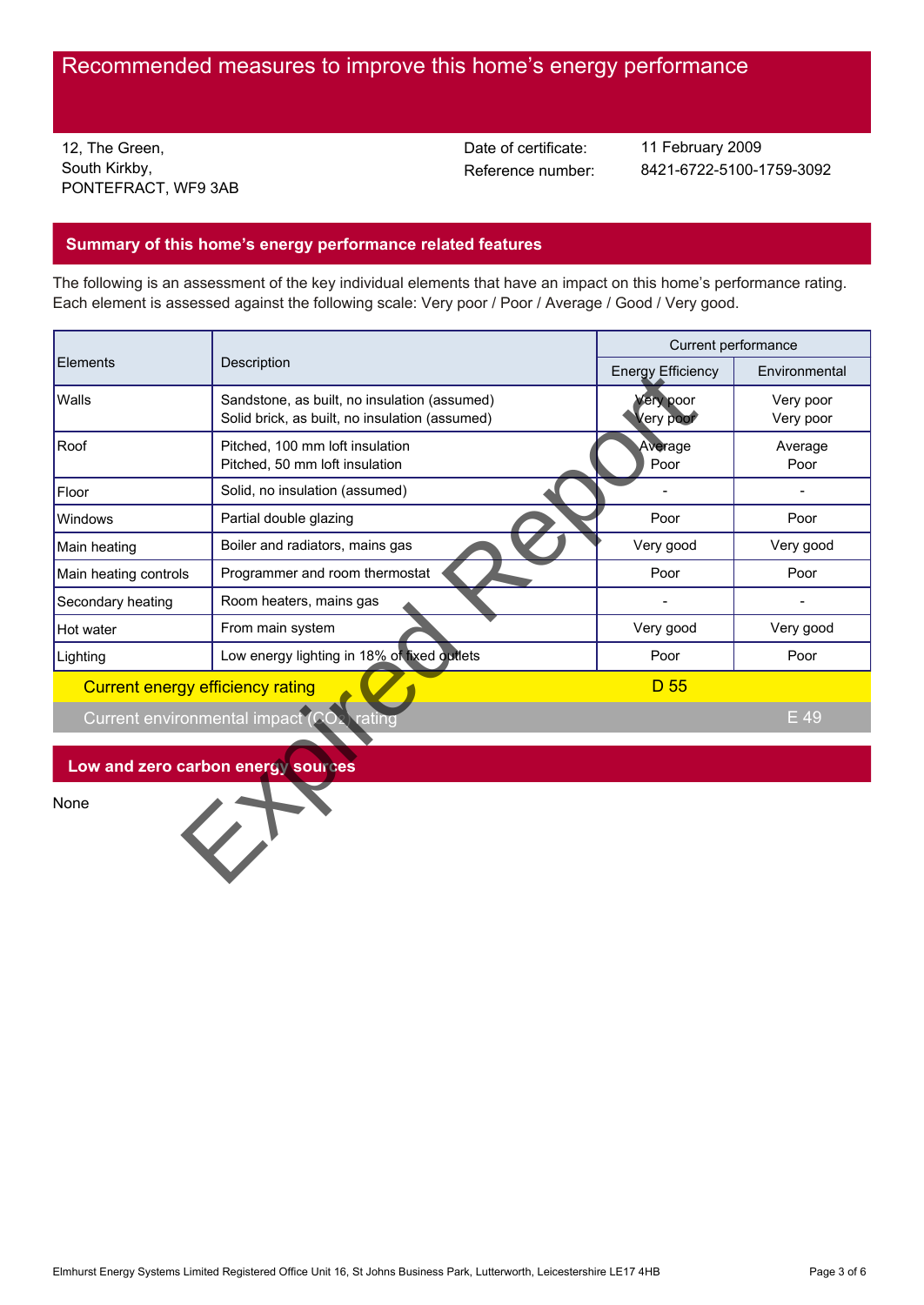## **Recommendations**

The measures below are cost effective. The performance ratings after improvement listed below are cumulative, that is they assume the improvements have been installed in the order that they appear in the table.

|                                                | <b>Typical savings</b> | Performance ratings after improvement |                      |
|------------------------------------------------|------------------------|---------------------------------------|----------------------|
| Lower cost measures (up to £500)               | per year               | Energy efficiency                     | Environmental impact |
| Increase loft insulation to 270 mm             | £19                    | D 57                                  | E 50                 |
| Low energy lighting for all fixed outlets<br>2 | £25                    | D 58                                  | E 51                 |
| Total                                          | £44                    |                                       |                      |
| <b>Potential energy efficiency rating</b>      |                        | D 58                                  |                      |
| Potential environmental impact (CO2) rating    |                        |                                       | E 51                 |

## **Further measures to achieve even higher standards**

| Potential energy efficiency rating                                                                                                                                                                                                                                           |      | D <sub>58</sub> |                 |  |
|------------------------------------------------------------------------------------------------------------------------------------------------------------------------------------------------------------------------------------------------------------------------------|------|-----------------|-----------------|--|
| Potential environmental impact (CO2) rating                                                                                                                                                                                                                                  |      |                 | E 51            |  |
|                                                                                                                                                                                                                                                                              |      |                 |                 |  |
| Further measures to achieve even higher standards                                                                                                                                                                                                                            |      |                 |                 |  |
| The further measures listed below should be considered in addition to those already specified if aiming for the highest<br>possible standards for this home. However you should check the conditions in any covenants, planning conditions,<br>warranties or sale contracts. |      |                 |                 |  |
| Solar water heating<br>3                                                                                                                                                                                                                                                     | £20  | D 59            | E 52            |  |
| 4 50 mm internal or external wall insulation                                                                                                                                                                                                                                 | £235 | C <sub>72</sub> | D <sub>68</sub> |  |
| Solar photovoltaic panels, 2.5 kWp<br>5                                                                                                                                                                                                                                      | £159 | <b>B</b> 83     | C 78            |  |
| Enhanced energy efficiency rating                                                                                                                                                                                                                                            |      | <b>B</b> 83     |                 |  |
| Enhanced environmental impact (CO <sub>2</sub> ) rating                                                                                                                                                                                                                      |      |                 | C 78            |  |
| Improvements to the energy efficiency and environmental impact ratings will usually be in step with each other.<br>However, they can sometimes diverge because reduced energy costs are not always accompanied by a reduction<br>in carbon dioxide $(CO2)$ emissions.        |      |                 |                 |  |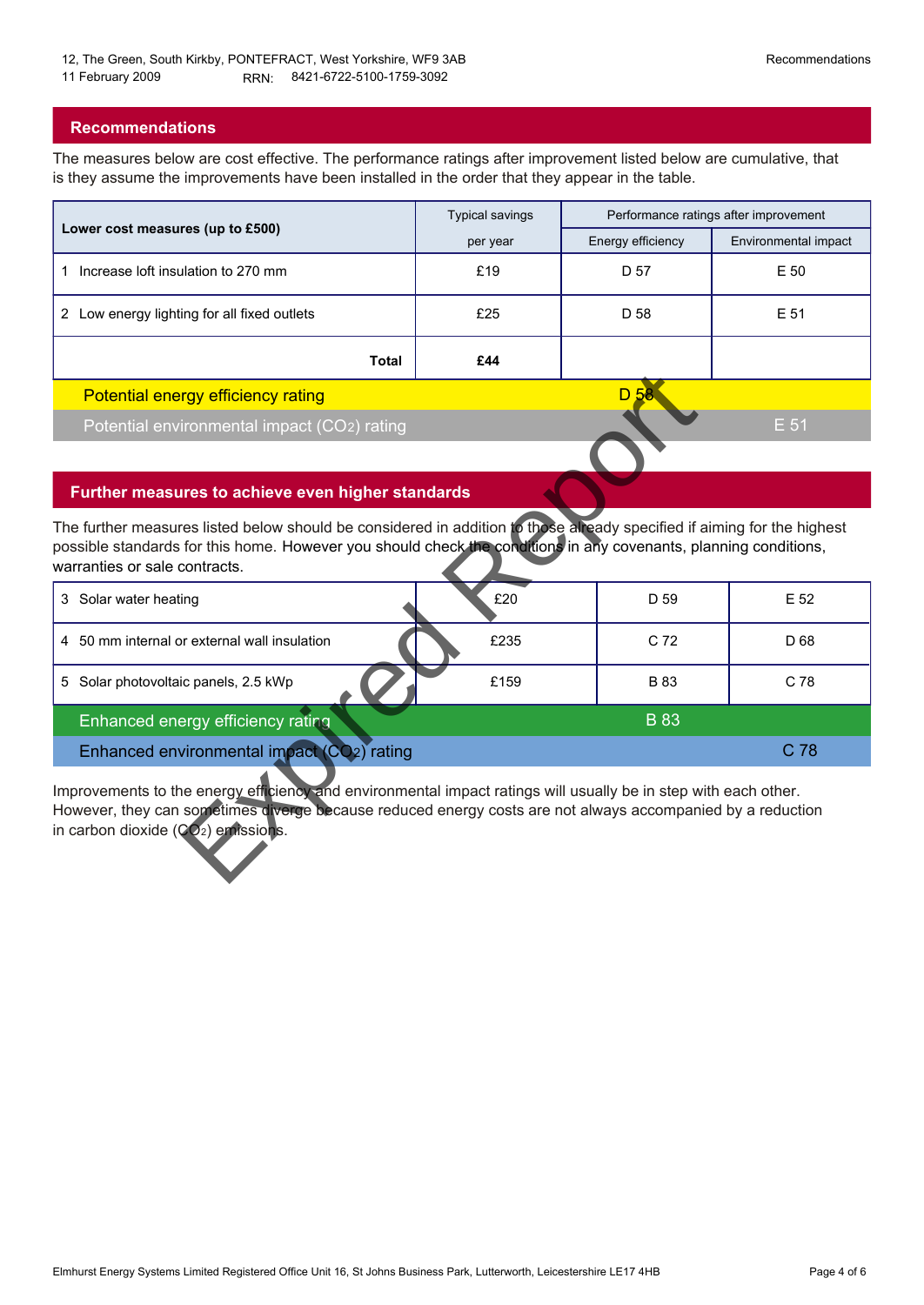## **About the cost effective measures to improve this home's energy ratings**

If you are a tenant, before undertaking any work you should check the terms of your lease and obtain approval from your landlord if the lease either requires it, or makes no express provision for such work.

#### **Lower cost measures (typically up to £500 each)**

These measures are relatively inexpensive to install and are worth tackling first. Some of them may be installed as DIY projects. DIY is not always straightforward, and sometimes there are health and safety risks, so take advice before carrying out DIY improvements.

#### **1 Loft insulation**

Loft insulation laid in the loft space or between roof rafters to a depth of at least 270 mm will significantly reduce heat loss through the roof; this will improve levels of comfort, reduce energy use and lower fuel bills. Insulation should not be placed below any cold water storage tank, any such tank should also be insulated on its sides and top, and there should be boarding on battens over the insulation to provide safe access between the loft hatch and the cold water tank. The insulation can be installed by professional contractors but also by a capable DIY enthusiast. Loose granules may be used instead of insulation quilt; this form of loft insulation can be blown into place and can be useful where access is difficult. The loft space must have adequate ventilation to prevent dampness; seek advice about this if unsure. Further information about loft insulation and details of local contractors can be obtained from the National Insulation Association (www.nationalinsulationassociation.org.uk).

#### **2 Low energy lighting**

Replacement of traditional light bulbs with energy saving recommended ones will reduce lighting costs over the lifetime of the bulb, and they last up to 12 times longer than ordinary light bulbs. Also consider selecting low energy light fittings when redecorating; contact the Lighting Association for your nearest stockist of Domestic Energy Efficient Lighting Scheme fittings.

## **About the further measures to achieve even higher standards**

Further measures that could deliver even higher standards for this home. You should check the conditions in any covenants, planning conditions, warranties or sale contracts before undertaking any of these measures. If you are a tenant, before undertaking any work you should check the terms of your lease and obtain approval from your landlord if the lease either requires it, or makes no express provision for such work.

#### **3 Solar water heating**

A solar water heating panel, usually fixed to the roof, uses the sun to pre-heat the hot water supply. This will significantly reduce the demand on the heating system to provide hot water and hence save fuel and money. The Solar Trade Association has up-to-date information on local installers and any grant that may be available.

## **4 Internal or external wall insulation**

Solid wall insulation involves adding a layer of insulation to either the inside or the outside surface of the external walls, which reduces heat loss and lowers fuel bills. As it is more expensive than cavity wall insulation it is only recommended for walls without a cavity, or where for technical reasons a cavity cannot be filled. Internal insulation, known as dry-lining, is where a layer of insulation is fixed to the inside surface of external walls; this type of insulation is best applied when rooms require redecorating and can be installed by a competent DIY enthusiast. External solid wall insulation is the application of an insulant and a weather-protective finish to the outside of the wall. This may improve the look of the home, particularly where existing brickwork or rendering is poor, and will provide long-lasting weather protection. Further information can be obtained from the National Insulation Association (www.nationalinsulationassociation.org.uk). It should be noted that planning permission might be required. sale access between the tot include the control water anni. The mission of an insulation of an isolation of the control water and the control water and the control water access is difficult. The loft space must have a pequ

#### **5 Solar photovoltaic (PV) panels**

A solar PV system is one which converts light directly into electricity via panels placed on the roof with no waste and no emissions. This electricity is used throughout the home in the same way as the electricity purchased from an energy supplier. The British Photovoltaic Association has up-to-date information on local installers who are qualified electricians and on any grant that may be available. Planning restrictions may apply in certain neighbourhoods and you should check this with the local authority. Building Regulations apply to this work, so your local authority building control department should be informed, unless the installer is appropriately qualified and registered as such with a competent persons schemeą, and can therefore self-certify the work for Building Regulation compliance.